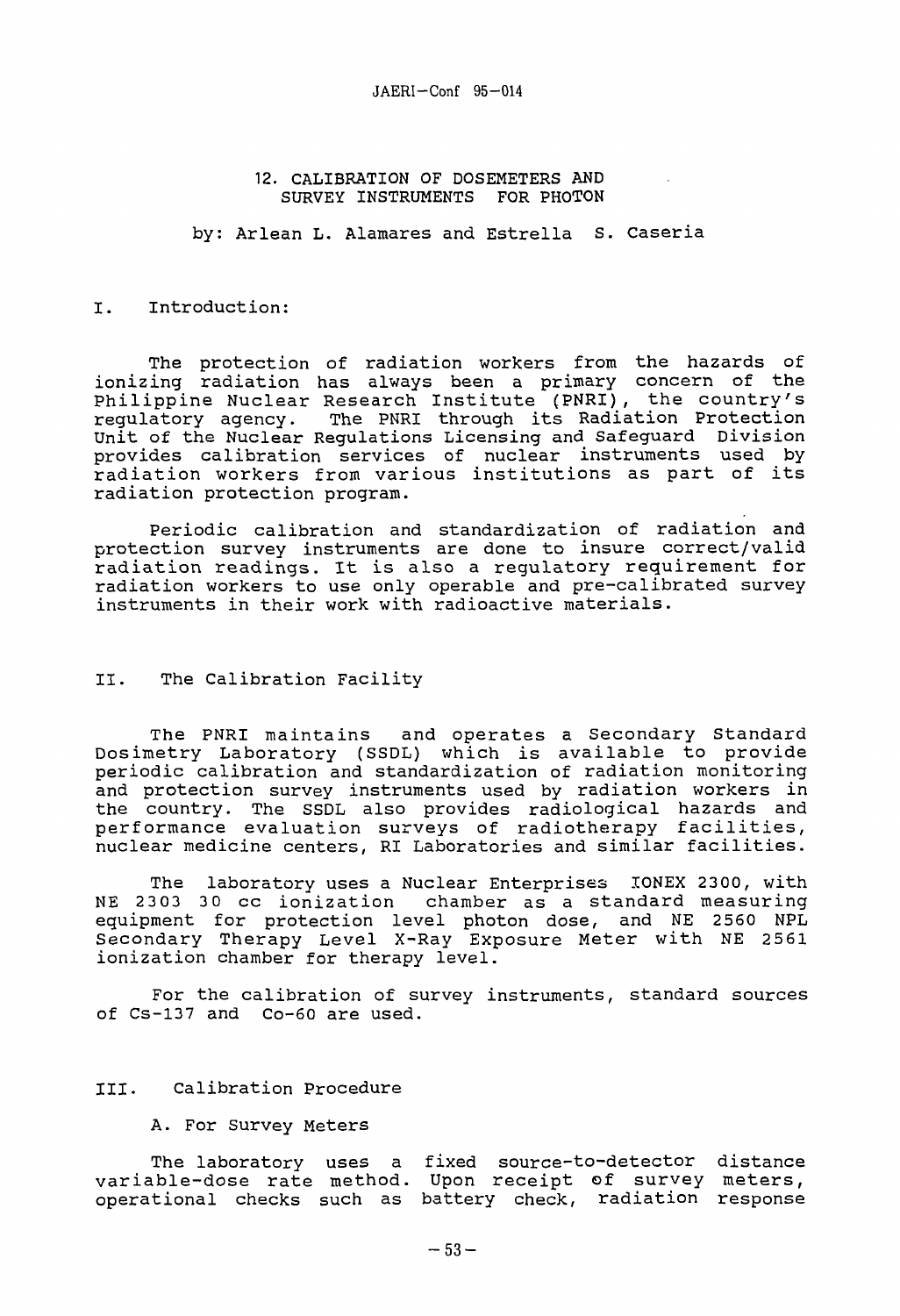and zero check are done.

In instruments with theoretical dose rate values of 400, 200, 100, 80, 60, 40, 20, 10, 8, 6 mR/hr, the exposure distance is computed using the inverse square law:

$$
I_1 d_1^2 = I_2 d_2^2
$$

The survey meter is then exposed at computed distances and actual exposure dose rate readings are recorded. From the readings taken, the Calibration Factor (C.F.) is computed. Acceptable limit ranges from 0.8 to 1.2. Survey instruments with C.F. not.within the acceptable limits are sent to the Electronic Units for further evaluation and repair.

C.F. = Theoretical\_Readinq Observed Value

The calibration frequency for survey meters is on an annually or quarterly (Once in three months) basis depending upon the user's regulatory requirements.

## B. For Pocket Dosimeters

Using the appropriate charging device, the dosimeter is charged to zero. At a fixed distance from the standard source, the dosimeter is exposed at varying exposure times (15, 30 minutes) . The dosimeter is arranged in such a way that the longitudinal axis is perpendicular with the source axis.

The acceptable limit is from 0.70 to 1.30.

The calibration frequency for pocket dosimeters is on an annually or semi-annually basis also depending upon the user's regulatory requirements.

# IV. Clients Served

Calibration Services of PNRI caters to various institutions in the country classified into medical (hospitals and individual physicians), industrial, research, and commercial. Instruments calibrated includes survey meters and pocket dosimeters. Manufacturing brands of such intruments are as follows: for survey meters - Victoreen, Dosimeter, NDS Product, Anders, Eberline, Wallac, Nuclear Chicago and Nuclear Enterprise, for pocket dosimeter- Victoreen, Dosimeter, and PHY.

A summary of PNRI licencees and intruments calibrated are shown in Table 1 and Table 2 below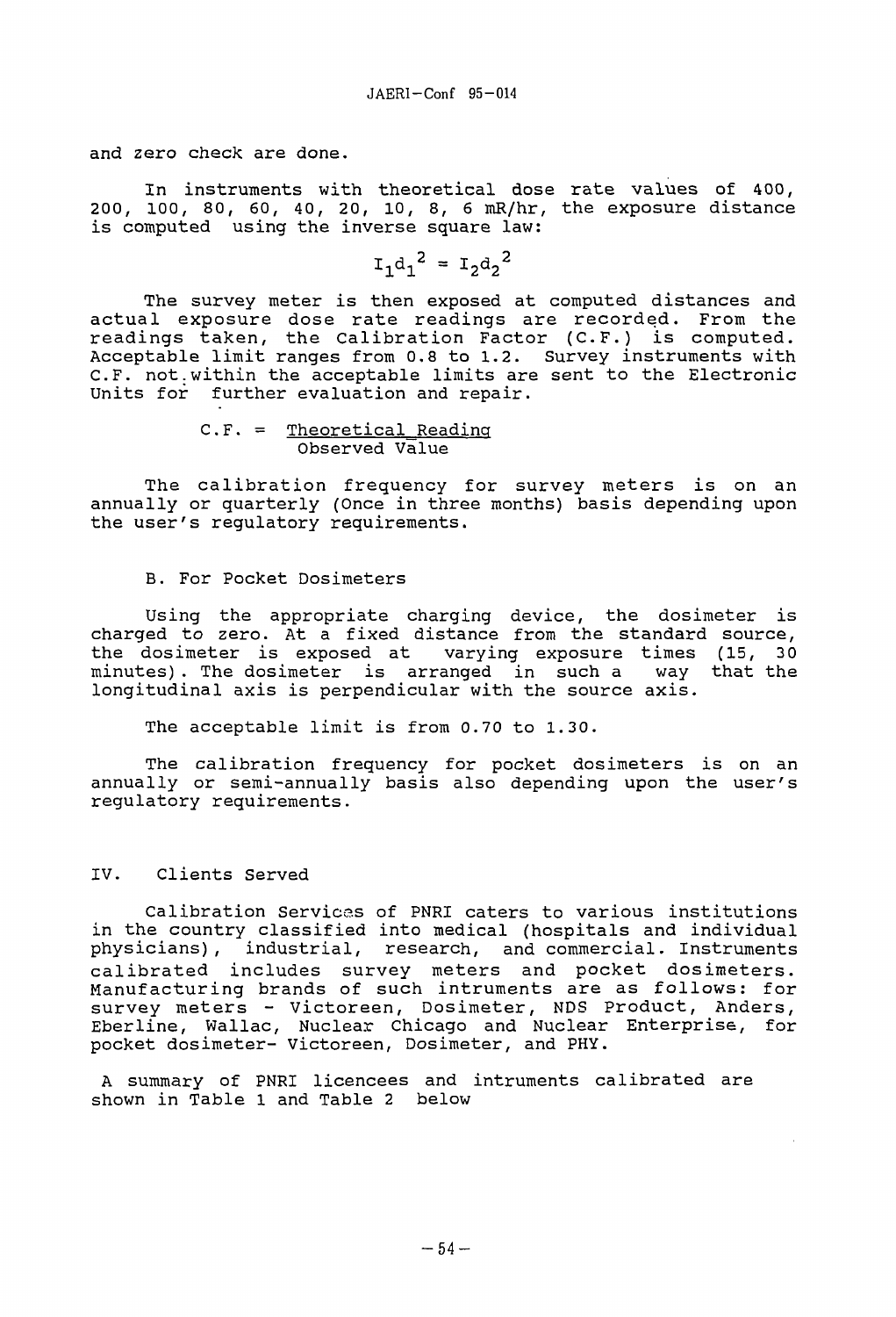Table 1 Number of PNRI Licensees as of October 1994

| Classification                                | Number |
|-----------------------------------------------|--------|
| Commercial                                    | 36     |
| Hospital/Medical Facilities                   | 62     |
| Industrial Radiograpy                         | 28     |
| Medical Specialist (Individual<br>Physicians) | 10     |
| Industry (Installed Gauges)                   | 109    |
| Research                                      | 27     |
| Total                                         | 272    |

Table 2 Number of Instruments Calibrated as of 1993

| Instruments Calibrated | 378 |
|------------------------|-----|
| Institution Served     | 135 |

V. Personnel Dosimetry

The national film badge service of the PNRI, established in 1963, provides monitoring services not only to PNRI employees and licensees but also to medical facilities/users registered with the (RHS) Radiation Health Service of the Department of Health. The standard AERE/RPS film badge is used by PNRI national film service for personnel monitoring. It is now envisioned by PNRI that in the first quarter of 1995 the film badge monitoring will be replaced over to TLD. Until such time, the film badge will remain as the single personnel dosemeter of choice in view of economic reconsideration and relatively simple instrumentation used in dose estimation.

Exposure Dose Limits Of Radiation Workers

In accordance with the ALARA principle, the following levels of exposure doses are promulgated and adapted by the PNRI.

- 1. Regulatory Limit 4mSv/month
- 2. Reporting Limit 2mSV/month
- 3. Operating Limit 1mSV/month

The regulatory limit of 4 mSv/month is based on ICRP recommeendations computed from 50 .mSv/year at 2000 hours/year, rounded to the nearest whole number. The Reporting Limit of 2 mSv/month is based on the PNRI Safety Committee recommendation of